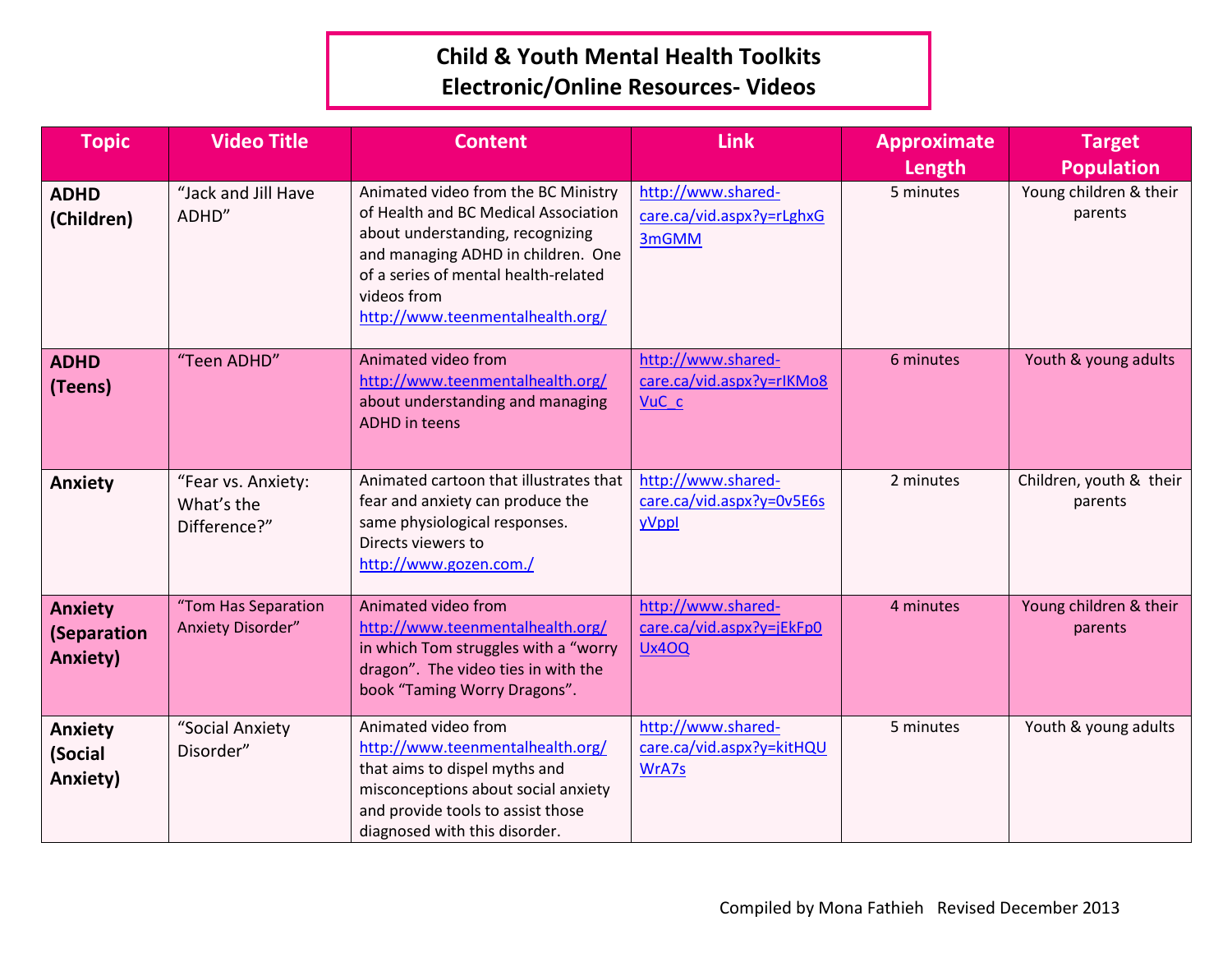| <b>Topic</b>                              | <b>Video Title</b>                                               | <b>Content</b>                                                                                                                                                                                              | <b>Link</b>                                                          | <b>Approximate</b><br>Length | <b>Target Population</b> |
|-------------------------------------------|------------------------------------------------------------------|-------------------------------------------------------------------------------------------------------------------------------------------------------------------------------------------------------------|----------------------------------------------------------------------|------------------------------|--------------------------|
| <b>Anxiety (Panic</b><br>Disorder)        | "Dylan's Panic<br>Disorder"                                      | Animated video from<br>http://www.teenmentalhealth.org/<br>about understanding and treating<br>panic disorder                                                                                               | www.shared-<br>care.ca/vid.aspx?y=R3S XYaE<br><b>PUs</b>             | 5 minutes                    | Youth & young adults     |
| <b>Anxiety (Panic</b><br>Disorder)        | "Millie - Most Likely<br>to Panic"                               | Short video from<br>http://www.anxietybc.com/ in which a<br>teen ("Millie") describes her panic<br>attacks and her first steps to try to<br>find help                                                       | http://www.shared-<br>care.ca/vid.aspx?y=VRKcD<br>AOILI4             | 2 minutes                    | Youth & their parents    |
| <b>Anxiety (Panic</b><br>Disorder)        | "Millie: Taking Steps<br>to Manage Panic<br>Disorder (Exposure)" | Follow-up video to "Millie - Most<br>Likely to Panic", also from<br>http://www.anxietybc.com/ Millie<br>describes her attempts to overcome<br>panic attacks through counselling and<br>exposure techniques. | http://www.shared-<br>care.ca/vid.aspx?y=rS6Ov4Ds<br>$f_{\text{J0}}$ | 3 minutes                    | Youth & their<br>parents |
| <b>Anxiety (Social</b><br>Anxiety)        | "Rob - Nervous<br>Talking in Groups"                             | Short video from<br>http://www.anxietybc.com/ in which a<br>teen ("Rob") describes his experience<br>with social anxiety                                                                                    | http://www.shared-<br>care.ca/vid.aspx?y=LFM8M33<br>k <sub>2UI</sub> | 1 minute                     | Youth & their<br>parents |
| <b>Anxiety (Social</b><br><b>Anxiety)</b> | "Rob - Making Steps<br>to Social Success<br>(Exposure)"          | Follow-up video to "Rob - Nervous<br>Talking in Groups" also from<br>http://www.anxietybc.com/ Rob<br>describes his own attempts to battle<br>his social phobia using exposure<br>techniques.               | http://www.shared-<br>care.ca/vid.aspx?y=clSDRVw<br>4PE              | 2 minutes                    | Youth & their parents    |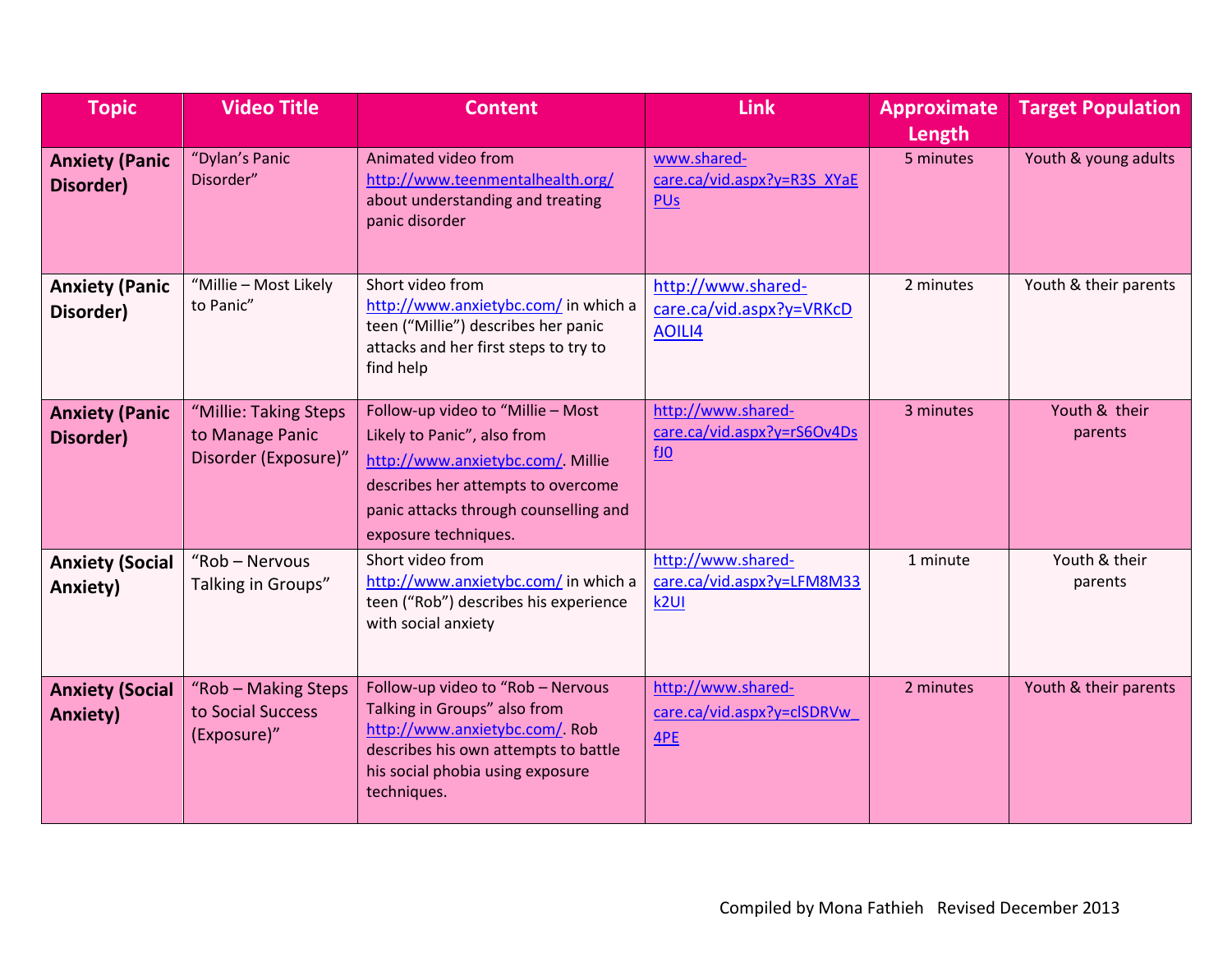| <b>Topic</b>                                                            | <b>Video Title</b>                                               | <b>Content</b>                                                                                                                                                                                                     | <b>Link</b>                                                     | <b>Approximate</b>  | <b>Target</b><br><b>Population</b> |
|-------------------------------------------------------------------------|------------------------------------------------------------------|--------------------------------------------------------------------------------------------------------------------------------------------------------------------------------------------------------------------|-----------------------------------------------------------------|---------------------|------------------------------------|
| <b>Anxiety</b><br>(Generalized<br><b>Anxiety</b><br>Disorder)           | "Jacob-<br>Worrywart"                                            | Short video from<br>http://www.anxietybc.com/ in which a<br>youth ("Jacob") describes his experience<br>with GAD (Generalized Anxiety Disorder)<br>and his first steps to try to find help                         | http://www.shared-<br>care.ca/vid.aspx?y=4RSdV<br>9R8wXQ        | Length<br>2 minutes | Youth & their<br>parents           |
| <b>Anxiety</b><br>(Generalized<br><b>Anxiety</b><br>Disorder)           | "Jacob - Learning<br>to Manage Worry<br>(Exposure)"              | Follow-up video to "Jacob - Worrywart",<br>also from http://www.anxietybc.com/ in<br>which Jacob describes his attempts to<br>tackle his GAD through techniques<br>suggested by his psychologist                   | http://www.shared-<br>care.ca/vid.aspx?y=DnuRZ<br><b>H0fMdk</b> | 2 minutes           | Youth & their<br>parents           |
| <b>Anxiety (Post-</b><br><b>Traumatic</b><br><b>Stress</b><br>Disorder) | "Aman - Frequent<br>Nightmares"                                  | Short video from<br>http://www.anxietybc.com/ in which a<br>youth ("Aman") describes his experience<br>with PTSD (post-traumatic stress disorder)<br>after being in a car accident                                 | http://www.shared-<br>care.ca/vid.aspx?y=vDKSR<br>$eJm2-U$      | 2 minutes           | Youth & their<br>parents           |
| <b>Anxiety (Post-</b><br><b>Traumatic</b><br><b>Stress</b><br>Disorder) | "Aman - Learning<br>to Manage PTSD<br>(Exposure)"                | Follow-up video to "Aman - Frequent<br>Nightmares", also from<br>http://www.anxietybc.com/ in which<br>Aman describes how he is trying to<br>manage his PTSD through counselling and<br>exposure techniques        | http://shared-<br>care.ca/vid.aspx?y=BQF09<br>Y3U0PI            | 4 minutes           | Youth & their<br>parents           |
| <b>Anxiety</b><br>(Obsessive<br><b>Compulsive</b><br>Disorder)          | "Christine $-$<br>Germaphobe<br>(OCD)''                          | Short video from<br>http://www.anxietybc.com/ in which a<br>teen ("Christine") describes her<br>experience with OCD (obsessive-<br>compulsive disorder) and her first steps to<br>find help                        | http://shared-<br>care.ca/vid.aspx?y=dgb<br>Q5tnTxto            | 2 minutes           | Youth & their<br>parents           |
| <b>Anxiety</b><br>(Obsessive<br><b>Compulsive</b><br>Disorder)          | "Christine - Taking<br><b>Steps to Manage</b><br>OCD (Exposure)" | Follow-up video to "Christine -<br>Germaphobe", also from<br>http://www.anxietybc.com/ in which<br>Christine describes her progress using<br>exposure techniques suggested by her<br>psychologist to treat her OCD | http://shared-<br>care.ca/vid.aspx?y=WhNF<br>EAQ1q4A            | 4 minutes           | Youth & their<br>parents           |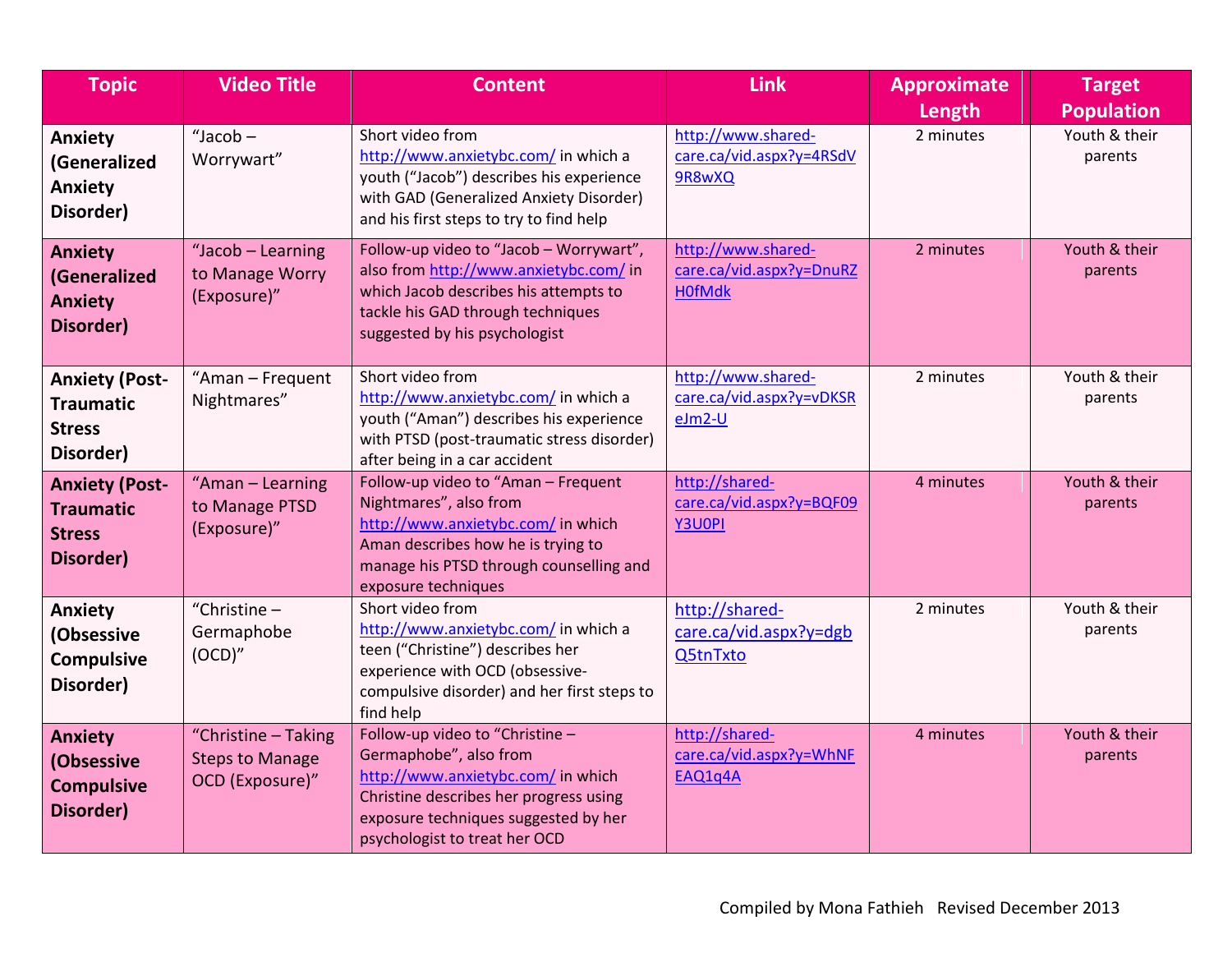| <b>Topic</b>                           | <b>Video Title</b>                                              | <b>Content</b>                                                                                                                                                                                                                              | <b>Link</b>                                                     | <b>Approximate</b><br>Length | <b>Target</b><br><b>Population</b>     |
|----------------------------------------|-----------------------------------------------------------------|---------------------------------------------------------------------------------------------------------------------------------------------------------------------------------------------------------------------------------------------|-----------------------------------------------------------------|------------------------------|----------------------------------------|
| Anxiety<br>(Specific<br>Phobia)        | "Anita - Terrified of<br>Creepy Crawlies"                       | Short video from<br>http://www.anxietybc.com/ in which a<br>teen ("Anita") describes her experience<br>with a specific phobia - extreme fear of<br>bugs - and her first steps to try to find<br>help                                        | http://www.shared-<br>care.ca/vid.aspx?y=QePXH<br>8XztLI        | 2 minutes                    | Youth & their<br>parents               |
| <b>Anxiety</b><br>(Specific<br>Phobia) | "Anita – Learning to<br><b>Manage Fears</b><br>(Exposure)"      | Follow-up video to "Anita - Terrified of<br>Creepy Crawlies" also from<br>http://www.anxietybc.com/ in which<br>Anita describes her attempts to overcome<br>her specific phobia using exposure<br>techniques she researched on the Internet | http://www.shared-<br>care.ca/vid.aspx?y=sUnW<br>Qfy3NWM        | 3 minutes                    | Youth & their<br>parents               |
| <b>Depression</b>                      | "Ellie's Depression"                                            | Animated video from<br>http://www.teenmentalhealth.org/ in<br>which a youth describes her symptoms,<br>thoughts and feelings as she battles<br>depression and the steps she took to treat<br>her illness                                    | http://www.shared-<br>care.ca/vid.aspx?y=i8EPzk<br>xAiVw        | 4 minutes                    | Youth & young<br>adults                |
| <b>Development</b>                     | "Teen Brain"                                                    | Video from<br>http://www.teenmentalhealth.org/that<br>explains changes that occur in the teenage<br>brain                                                                                                                                   | http://www.shared-<br>care.ca/vid.aspx?y=EGdlpa<br>Wi3rc        | 4 minutes                    | Youth, young adults<br>& their parents |
| <b>Mindfulness</b>                     | "Relax Music $-$<br><b>Buddhist</b><br><b>Meditation Music"</b> | Instrumental Buddhist meditation music<br>played over changing photo images of<br>nature                                                                                                                                                    | http://www.shared-<br>care.ca/vid.aspx?y=OSxd<br><b>W9laxSs</b> | 75 minutes                   | All ages                               |
| <b>Mindfulness</b>                     | "Meditation - Zen<br>Music"                                     | Asian-inspired meditation music<br>(instrumental) played over fixed image of<br>a seated silhouette                                                                                                                                         | http://www.shared-<br>care.ca/vid.aspx?y=d9SCr<br>pXN3EE        | 60 minutes                   | All ages                               |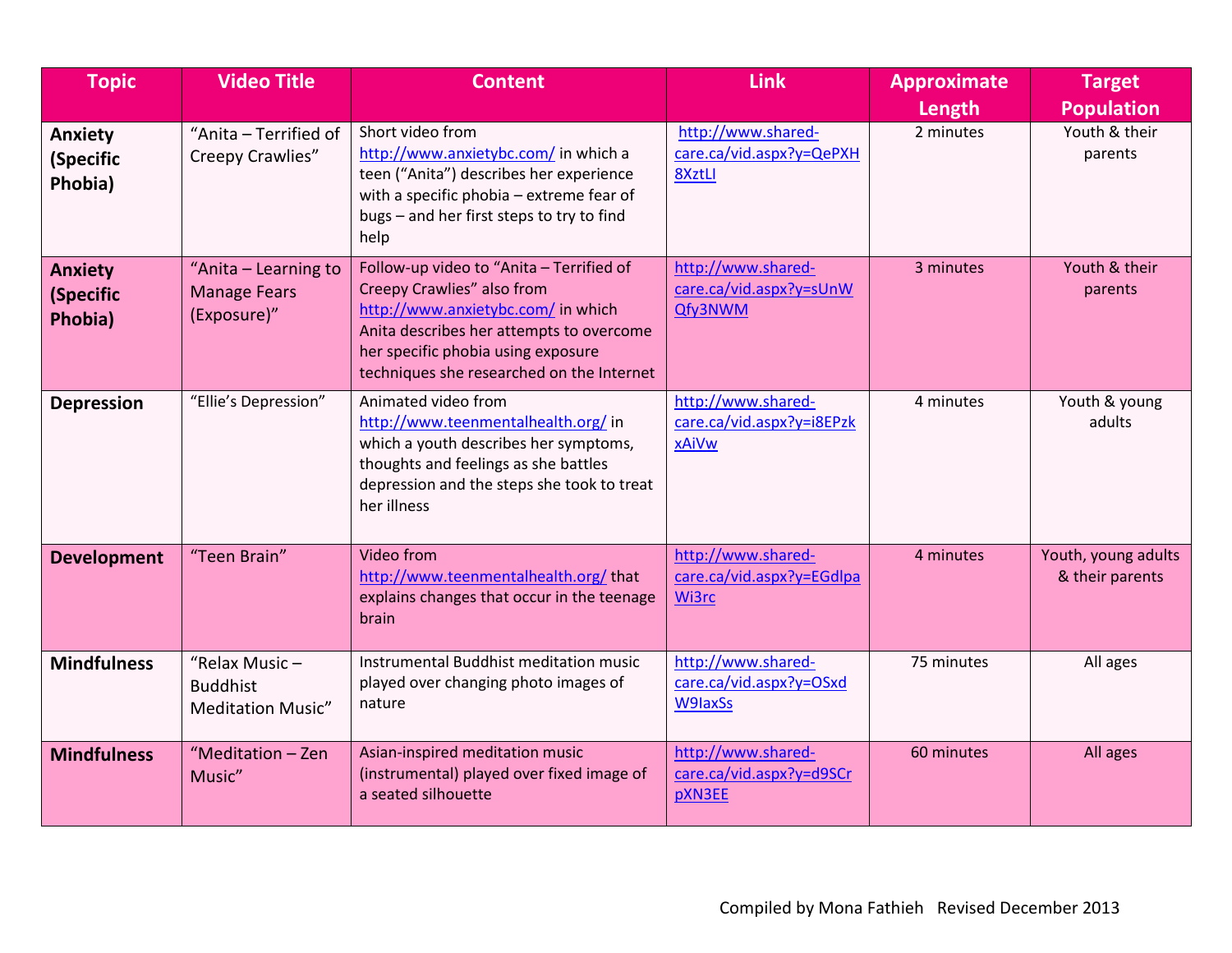| <b>Topic</b>                  | <b>Video Title</b>             | <b>Content</b>                                                                                                                                                                                                                   | <b>Link</b>                                                     | <b>Approximate</b><br>Length | <b>Target</b><br><b>Population</b> |
|-------------------------------|--------------------------------|----------------------------------------------------------------------------------------------------------------------------------------------------------------------------------------------------------------------------------|-----------------------------------------------------------------|------------------------------|------------------------------------|
| <b>Mindfulness</b>            | "4-7-8 Breathing<br>Exercise"  | Animated video from www.gozen.com<br>that teaches a guided breathing exercise<br>that can be used by both adults and<br>children to help alleviate anxiety                                                                       | http://www.shared-<br>care.ca/vid.aspx?y=Uxbdx-<br>SeOOo        | 4 minutes                    | All ages                           |
| <b>Mindfulness</b>            | "Mindfulness:<br>Youth Voices" | This video from Kelty Mental Health<br>features youth and young adults<br>discussing their experiences practising<br>mindfulness, and how mindfulness has<br>benefited different aspects of their lives                          | http://www.shared-<br>care.ca/vid.aspx?y=kk7IB<br>wuhXWM        | 3 minutes                    | Youth & adults                     |
| Relationship<br><b>Issues</b> | "The Line"                     | A brief video from<br>http://www.loveisrespect.org/ that asks<br>viewers to think about where the line is<br>between concern and control in a<br>relationship                                                                    | http://www.shared-<br>care.ca/vid.aspx?y=dNvt z<br><b>Silkg</b> | 1 minute                     | Older youth &<br>adults            |
| <b>Self-Esteem</b>            | "Dove Real Beauty<br>Sketches" | Video from the makers of Dove soap that<br>contrasts how women perceive their own<br>appearance with how others view them                                                                                                        | http://www.shared-<br>care.ca/vid.aspx?y=litXW9<br>1UauE        | 7 minutes                    | Youth, young adults<br>& adults    |
| <b>Self-Esteem</b>            | "Dove - Evolution"             | This brief video from the makers of Dove<br>soap looks at how the flawless images of<br>women seen in the media are created                                                                                                      | http://www.shared-<br>care.ca/vid.aspx?y=hibyAJ<br>OSW8U        | 1 minute                     | Youth, young adults<br>& adults    |
| <b>Self-Esteem</b>            | "Friends"                      | A video from the makers of Dove soap<br>about body image                                                                                                                                                                         | http://www.shared-<br>care.ca/vid.aspx?y=Q37vB<br>y XSAM        | 2 minutes                    | Youth, young adults<br>& adults    |
| Self-Esteem                   | "Motivational<br>Video"        | This video challenges attitudes about<br>failure by describing the failures initially<br>encountered by several individuals who<br>later went on to great success, such as<br>Michael Jordan, the Beatles and Abraham<br>Lincoln | http://www.shared-<br>care.ca/vid.aspx?y=hzBCI1<br>3rJmA        | 2 minutes                    | All ages                           |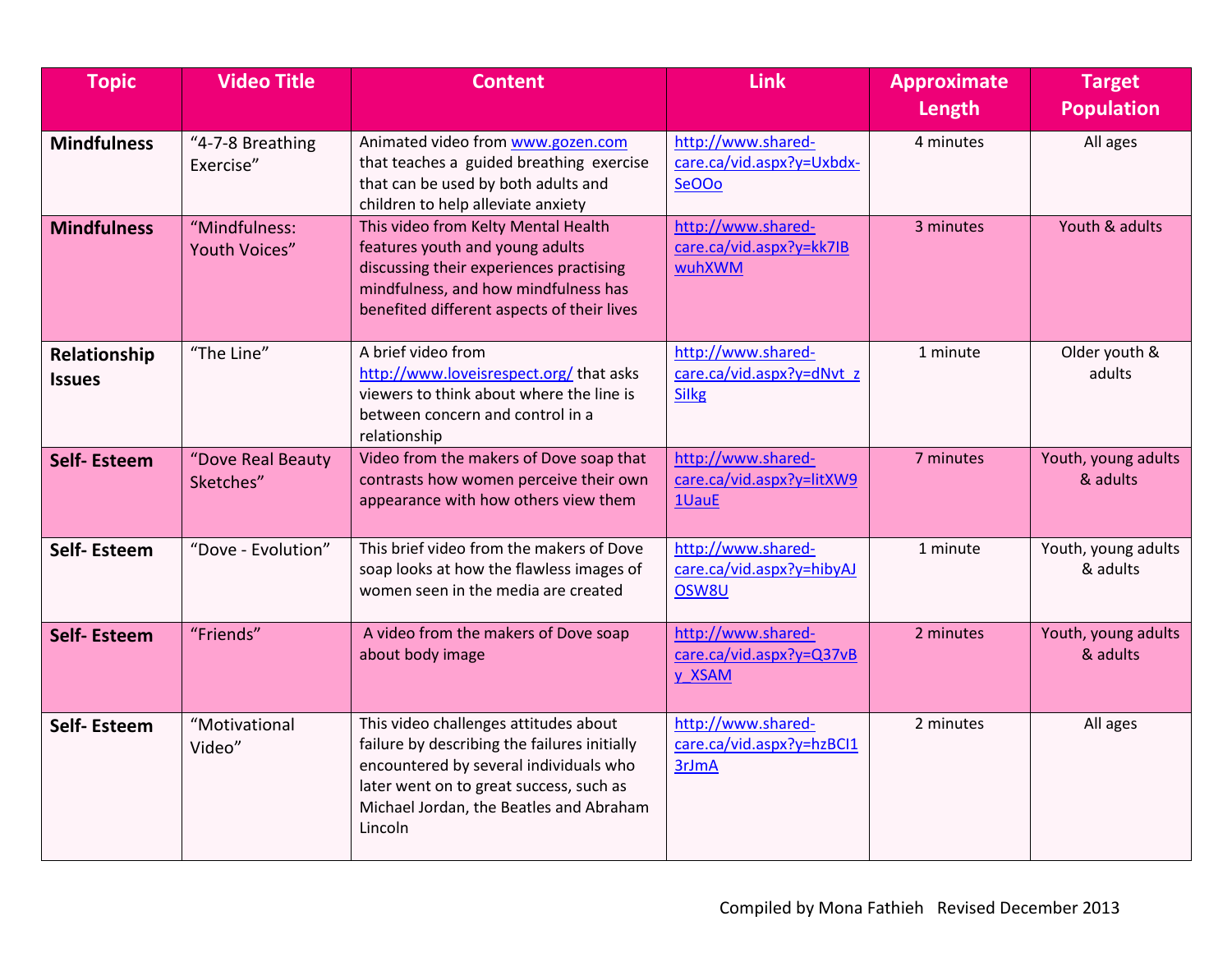| <b>Topic</b>                     | <b>Video Title</b>                                                                           | <b>Content</b>                                                                                                                                                                                                                                                  | <b>Link</b>                                                     | <b>Approximate</b><br>Length | <b>Target</b><br><b>Population</b>                             |
|----------------------------------|----------------------------------------------------------------------------------------------|-----------------------------------------------------------------------------------------------------------------------------------------------------------------------------------------------------------------------------------------------------------------|-----------------------------------------------------------------|------------------------------|----------------------------------------------------------------|
| Self- Injury                     | "If You Self- Injure -<br>An Interview with<br>Dr. Wendy Lader"                              | Video interview with Dr. Wendy Lader<br>about understanding self-injury<br>behaviours and the importance of asking<br>for help. The video is from Self-Injury<br>Outreach and Support (SIOS).<br>http://sioutreach.org                                          | http://www.shared-<br>care.ca/vid.aspx?y=EdbYg<br><b>ABkCFc</b> | 3 minutes                    | Youth who self-<br>injure & their<br>parents,<br>professionals |
| Self- Injury                     | "Why People Self-<br>$Injure - An$<br>Interview with Dr.<br><b>Matthew Nock</b>              | Video interview with Dr. Matthew Nock<br>that aims to increase understanding of<br>why people self-injure and offers<br>information about treating these<br>behaviours. The video is from Self-Injury<br>Outreach and Support (SIOS).<br>http://sioutreach.org/ | http://www.shared-<br>care.ca/vid.aspx?y=8talQ9<br>dhcvg        | 2 minutes                    | Youth, parents,<br>professionals                               |
| Self- Injury                     | "Close-Up on Janis<br>Whitlock"                                                              | Video interview with Dr. Janis Whitlock of<br>Cornell University in which she looks at<br>what self-injury is and why people do it                                                                                                                              | http://www.shared-<br>care.ca/vid.aspx?y=PUa<br>8HmaUDp0        | 4 minutes                    | Parents &<br>professionals                                     |
| <b>Stress</b>                    | "Managing Stress -<br>Brainsmart"                                                            | Animated BBC video that describes your<br>body's response to stress and offers tips to<br>decrease stress                                                                                                                                                       | http://www.shared-<br>care.ca/vid.aspx?y=hnpQr<br><b>MqDoqE</b> | 3 minutes                    | Youth, young adults<br>& adults                                |
| <b>Stress</b>                    | "The Single Most<br><b>Important Thing</b><br>You Can Do to<br><b>Manage Your</b><br>Stress" | Video by Dr. Mike Evans that looks at what<br>stress is, its effects and what you can do to<br>decrease stress. Dr. Evans narrates the<br>video over real-time sketching by the<br>illustrator.                                                                 | http://www.shared-<br>care.ca/vid.aspx?y=16402<br>QJp52M        | 11 minutes                   | Young adults &<br>adults                                       |
| <b>Social Media</b><br>& Sexting | "Pressure Pic<br>Problem-<br>Boyfriend's Story"                                              | Animated interactive video from the Ad<br>Council (http://www.thatsnotcool.com/)<br>that gives the male perspective on<br>pressuring girls to send nude pictures                                                                                                | http://www.shared-<br>care.ca/vid.aspx?y=-<br>e5WQr8BU7Y        | 1 minute                     | Youth & young<br>Adults                                        |